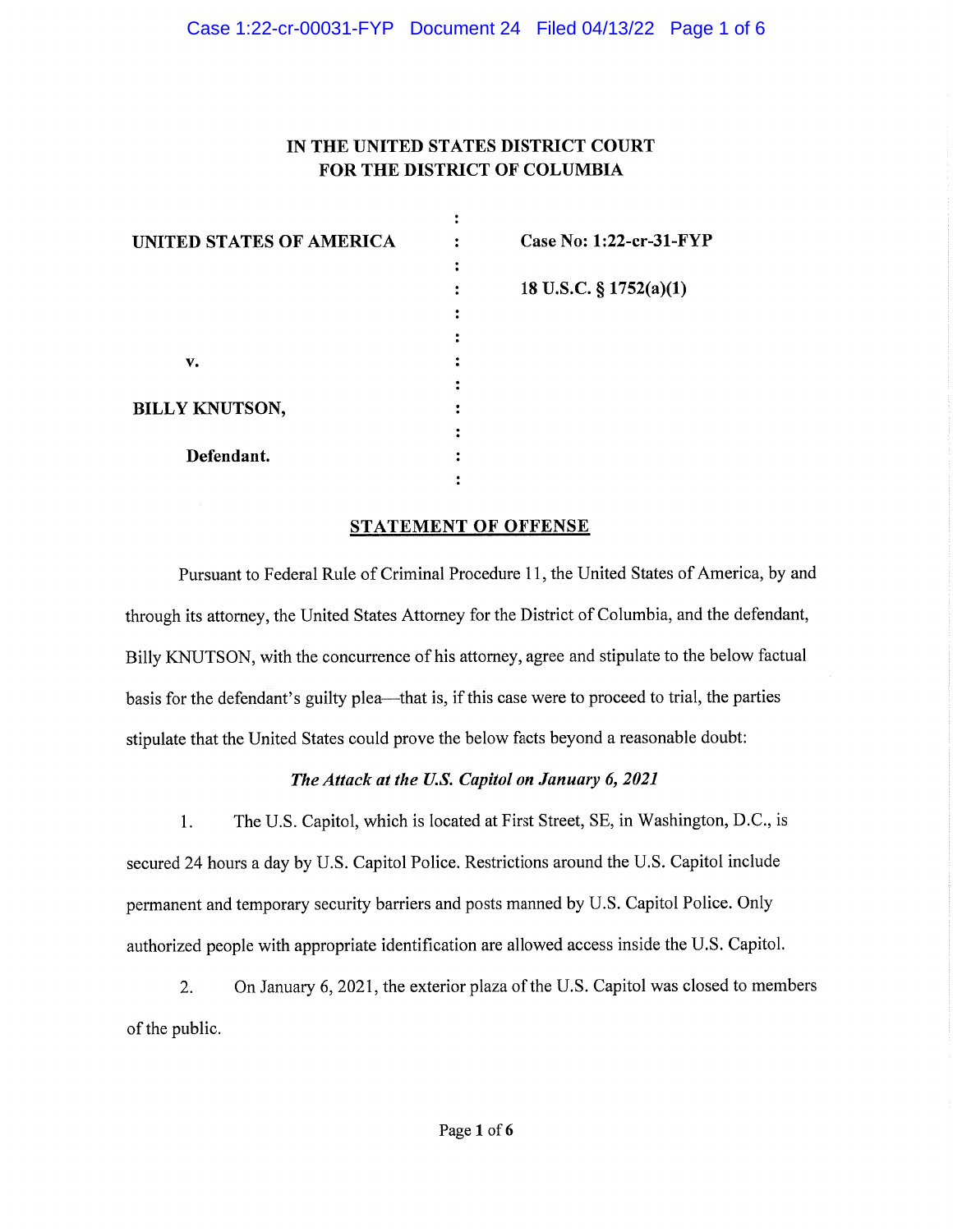#### Case 1:22-cr-00031-FYP Document 24 Filed 04/13/22 Page 2 of 6

3. On January 6, 2021, a joint session of the United States Congress convened at the United States Capitol, which is located at First Street, SE, in Washington, D.C. During the joint session, elected members of the United States House of Representatives and the United States Senate were meeting in separate chambers of the United States Capitol to certify the vote count of the Electoral College of the 2020 Presidential Election, which had taken place on November 3, 2020. The joint session began at approximately 1:00 p.m. Shortly thereafter, by approximately 1:30 p.m., the House and Senate adjourned to separate chambers to resolve a particular objection. Vice President Mike Pence was present and presiding, first in the joint session, and then in the Senate chamber.

4. As the proceedings continued in both the House and the Senate, and with Vice President Pence present and presiding over the Senate, a large crowd gathered outside the U.S. Capitol. As noted above, temporary and permanent barricades were in place around the exterior of the U.S. Capitol building, and U.S. Capitol Police were present and attempting to keep the crowd away from the Capitol building and the proceedings underway inside.

5. At approximately 2:00 p.m., certain individuals in the crowd forced their way through, up, and over the barricades, and officers of the U.S. Capitol Police, and the crowd advanced to the exterior façade of the building. The crowd was not lawfully authorized to enter or remain in the building and, prior to entering the building, no members of the crowd submitted to security screenings or weapons checks by U.S. Capitol Police Officers or other authorized security officials.

6. At such time, the certification proceedings were still underway and the exterior doors and windows of the U.S. Capitol were locked or otherwise secured. Members of the U.S. Capitol Police attempted to maintain order and keep the crowd from entering the Capitol;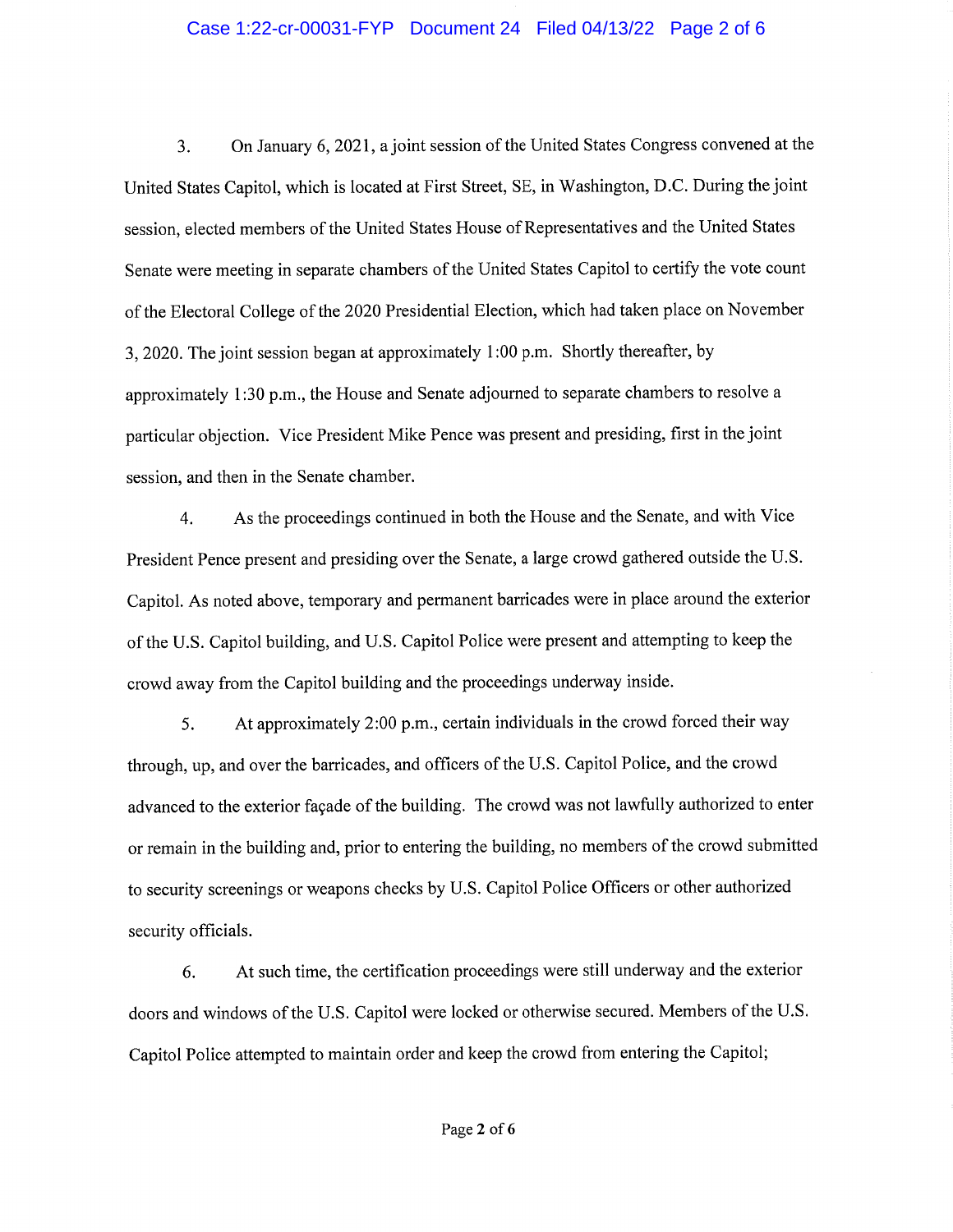#### Case 1:22-cr-00031-FYP Document 24 Filed 04/13/22 Page 3 of 6

however, shortly after 2:00 p.m., individuals in the crowd forced entry into the U.S. Capitol, including by breaking windows and by assaulting members of law enforcement, as others in the crowd encouraged and assisted those acts. The riot resulted in substantial damage to the U.S. Capitol, requiring the expenditure of more than \$1.4 million dollars for repairs.

7. Shortly thereafter, at approximately 2:20 p.m., members of the United States House of Representatives and United States Senate, including the President of the Senate, Vice President Pence, were instructed to—and did—evacuate the chambers. Accordingly, all proceedings of the United States Congress, including the joint session, were effectively suspended until shortly after 8:00 p.m. the same day. In light of the dangerous circumstances caused by the unlawful entry to the U.S. Capitol, including the danger posed by individuals who had entered the U.S. Capitol without any security screening or weapons check. Congressional proceedings could not resume until after every unauthorized occupant had left the U.S. Capitol, and the building had been confirmed secured. The proceedings resumed at approximately 8:00 p.m. after the building had been secured. Vice President Pence remained in the United States Capitol from the time he was evacuated from the Senate Chamber until the session resumed.

#### KNUTSON's Participation in the January 6, 2021, Capitol Riot

8. On January 6, 2021, the defendant climbed through a broken window next to the Capitol's Senate Wing Doors around 3:32 p.m. Closed-circuit video footage shows him spending several minutes inside the Capitol building interacting with police officers and other people. At times, he used a mobile phone apparently to record and/or livestream video, and/or to take photographs inside the Capitol. He then exited the Capitol through the Senate Wing Doors.

9. The defendant published a rap video in April 2021 in which he makes several comments about the events of January 6, 2021 at the Capitol, including the following: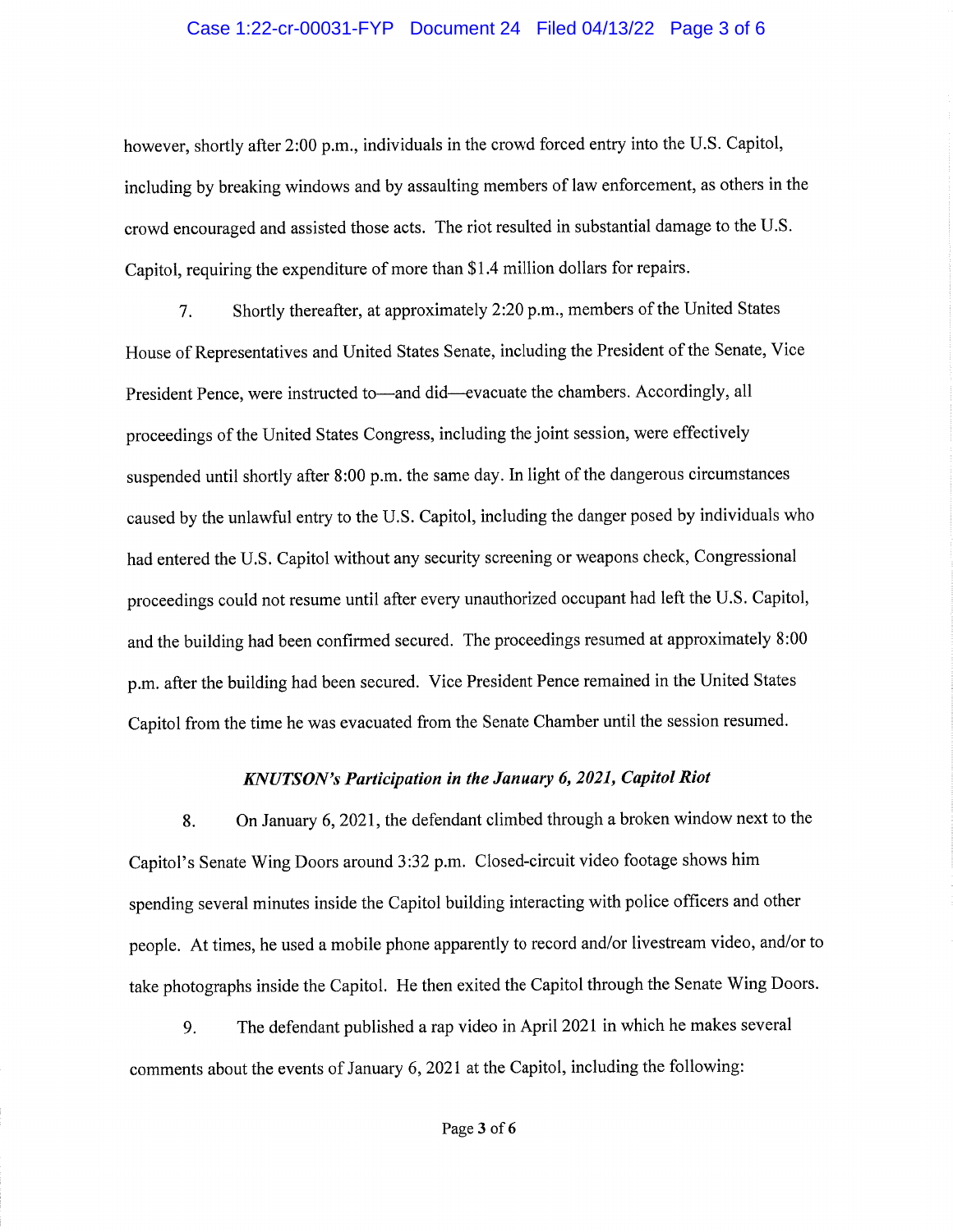- "The media's been trying to demonize us about the events of January 6th, spreading fake news and propaganda as they always have."
- "We never gon' surrender; these patriots on a mission."
- "We don't wanna go to war but we gotta stand strong; we ain't never backin' down." (This refrain is repeated many times.)
- "Fuck 'em all, fuck 'em all; it's a lost cause now. Line 'em up like dominos and watch 'em all fall down." (This refrain is repeated several times.)
- "If you're not gonna fight for us then we have no choice but to band together and fight for ourselves." [This was followed immediately by footage of rioters throwing objects (including a metal folding chair) at a police line at the Capitol on January 6, 2021.]
- "We may have lost the battle but this fight is far from over. Give me freedom or give me death." [He makes throat-slitting motion as he says the second sentence.]
- "Said I'm ready for a war and what I said I really meant it."
- "If the price of freedom's blood then I'm down to pay the fee."
- "You try to take away our rights we gonna greet you with guns." [As animated bullets rain down on the screen.]

10. In another rap video, published in December 2020, the defendant states, "I'm locked and loaded ready for a civil war .... We Proud Boys ready for a civil war; 70 million armed civilians y'all don't really wanna brawl."

11. In another rap video, published in May 2021, the defendant says, "Had to storm the Capitol; Nancy don't like us in her office."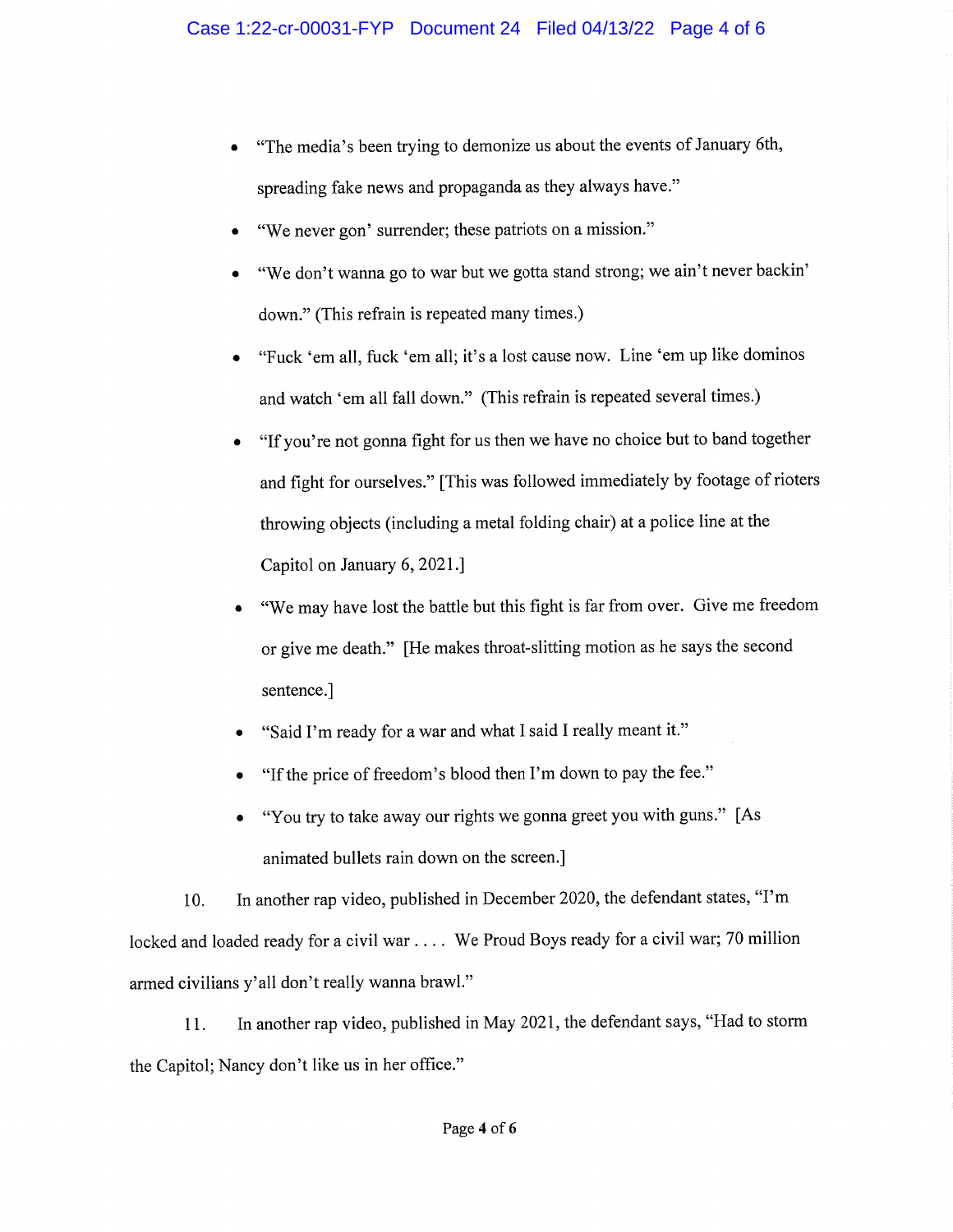12. The defendant knew at the time he entered the U.S. Capitol Building and Grounds that he did not have permission to do so, and he knowingly entered and remained in the Capitol Building and Grounds without lawful authority.

Respectfully submitted,

MATTHEW M. GRAVES UNITED STATES ATTORNEY D.C. Bar No.481052

/s/ Joseph DeGaetano

JOSEPH DEGAETANO TN Bar No. 021448 Assistant United States Attorney District of Columbia Capitol Riot Detailee 555 4th Street, NW, Washington, D.C. 20530 Telephone No. (423) 385-1345 Joseph.Degaetano@usdoj.gov